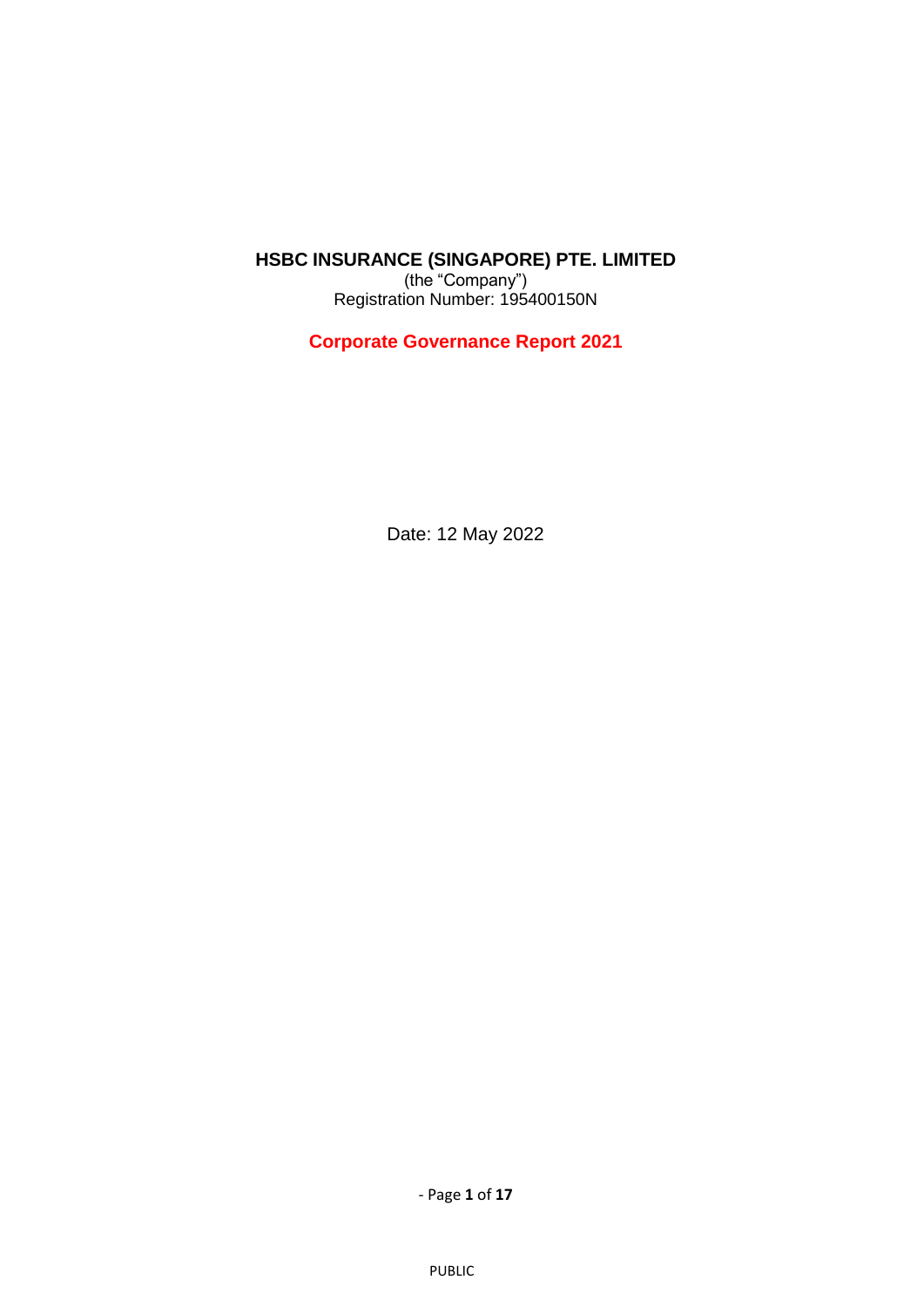#### **CORPORATE GOVERNANCE REPORT**

#### **INTRODUCTION**

HSBC Insurance (Singapore) Pte. Limited ("**Company**") was incorporated in Singapore on 13 December 1954 and is an indirect wholly-owned subsidiary of the Hongkong and Shanghai Banking Corporation Limited ("**HBAP**"), with HSBC Holdings plc ("**HSBC PLC** or **HSBC** or **HSBC Group**") as the ultimate parent. The Company is licensed by the Monetary Authority of Singapore ("**MAS**") as an insurer to engage insurance business in Singapore.

The Company is guided in its practices by all applicable corporate governance regulations and guidelines that authorities may issue from time to time, as well as internal best practices to the fullest extent possible. In areas where the Company deviates from the Guidelines on Corporate Governance for Designated Financial Holding Companies, Banks, Direct Insurers, Reinsurers and Captive Insurers which are incorporated in Singapore (the "**CG Guidelines**" or "**MAS Guidelines**"), the rationale is explained in this Corporate Governance Report.

#### **BOARD MATTERS (Principles 1 to 5, MAS Guidelines)**

### **Information on Board of Directors**

#### *Babak Nikzad Abbasabadi (Mr Abbasabadi)*

*Chair of the Board, Independent Non-Executive Director, member of Audit Committee & Risk Committee* 

Mr Abbasabadi was appointed as Independent Non-Executive Director, Audit Committee Chair and Risk Committee Member on 2 January 2019. On 4 April 2021, he was appointed as the Chair of the Company. On 30 September 2021, he stepped down as Audit Committee Chair but remains an Audit Committee member.

He was with the KPMG Group from September 1987 to March 2017 when he retired as the KPMG Hong<br>Kong/China Partner. He holds Directorships in He holds Directorships in Hazelhurst Global Limited (BVI company), Bnsight Limited, Quantum Connections Sdn Bhd and The Royal Selangor Golf Club.

Current Directorships

- HSBC Insurance (Asia) Limited (Independent Non-Executive Director, Chair of Audit Committee and Member of Risk Committee)
- HSBC Life International Limited (Independent Non-Executive Director and Member of With-Profits Committee)
- AXA Insurance Pte. Ltd. (Independent Non-Executive Director, Chair of Audit Committee and Member of Risk Committee)

Past Directorships in listed companies in last three years Nil

Other principal commitments

- Hazelhurst Global Limited
- Quantum Connections Sdn Bhd
- Bnsight Limited
- The Royal Selangor Golf Club

#### Academic and Professional Qualifications

- Hong Kong Institute of Certified Public Accounts (Member)
- Institute of Chartered Accounts in England and Wales (Member)
- Bachelor of Science (Engineering), King's College, University of London, UK
- Master of Science, Imperial College, University of London, UK

- Page **2** of **17**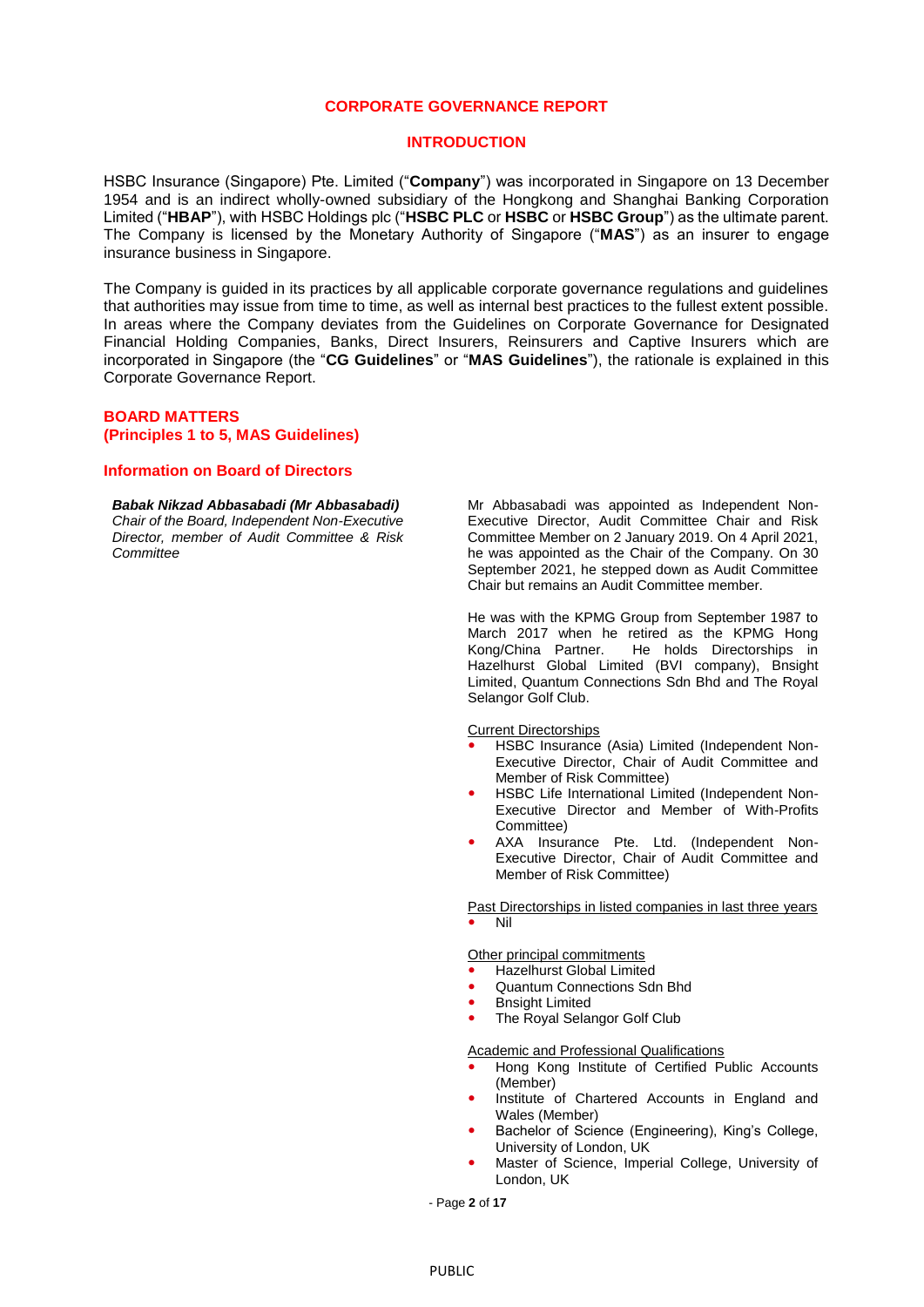Ms Ho was appointed as Chief Executive Officer and Executive Director of HSBC Insurance (Singapore) Pte. Limited on 24 November 2021. The CEO role covers all operations, finance, distribution management and thirdparty business under her responsibility.

Prior to joining HSBC Insurance Singapore, Ms Ho was from AIA Singapore where she was Chief Distribution Officer and under her stewardship had fortified the digital transformation of the Distribution Model and brought home the prestigious Millon Dollar Round Table Builder Award 2021. She also previously served as the Chief Customer and Marketing Officer for AIA Singapore, where she was instrumental in the launch of AIA Vitality, a science-backed health and wellness programme. She had also initiated the development of innovative solutions to strengthen customer propositions, resulting in numerous awards won in product innovation, marketing and public relations, including being named CMO of the Year 2019 by Marketing Magazine.

Current Directorships

AXA Insurance Pte. Ltd.

Past Directorships in listed companies in last three years Nil

#### **Other principal commitments**

Chief Executive Officer, AXA Insurance Pte. Ltd.

Academic and Professional Qualifications

- Fellow of The Institute of Actuaries and the Life Management Institute
- Nanyang Technological University, Singapore B.A. (Actuarial Science)

Mr Emore was appointed as Non-Executive Director and Audit Committee Member on 1 April 2017. He was appointed as Risk Committee Chairman of the Board of the Company on 2 January 2019.

Mr Emore is the Chairman and Director of HSBC Assurance Vie and also a member of the board of HSBC Life (Malta) Ltd and Canara HSBC Oriental Bank of Commerce Life Insurance Co. Ltd. He is currently Head of International and Partnership at HSBC Life. Before relocating to Hong Kong in 2021, he also served as the Chair of the Economic and Finance Committee of the French Insurance Association, an association with members of insurance companies in the industry.

Mr Emore is a graduate of the ESSEC (Master of Science Finance) and qualified with the French Institut des Actuaires in 2015. He began his career in 1995 at BNP Paribas as an interest rate swap trader. He later joined the financial institutions department of Ernst & Young.

He joined HSBC France's M&A team with a focus on the banking and insurance sector in 2001. He became a managing Director in 2008. Mr Emore was appointed as a CEO of HSBC Assurance Vie France and Head of HSBC Insurance Europe in 2014 and 2017 respectively.

Past Directorships in listed companies in last three years and other principal commitments

Nil

- Page **3** of **17**

### *Eric, Jean-Marie, Armand Emore (Mr Emore)*

*Non-Executive Director, Risk Committee Chair and Audit Committee member*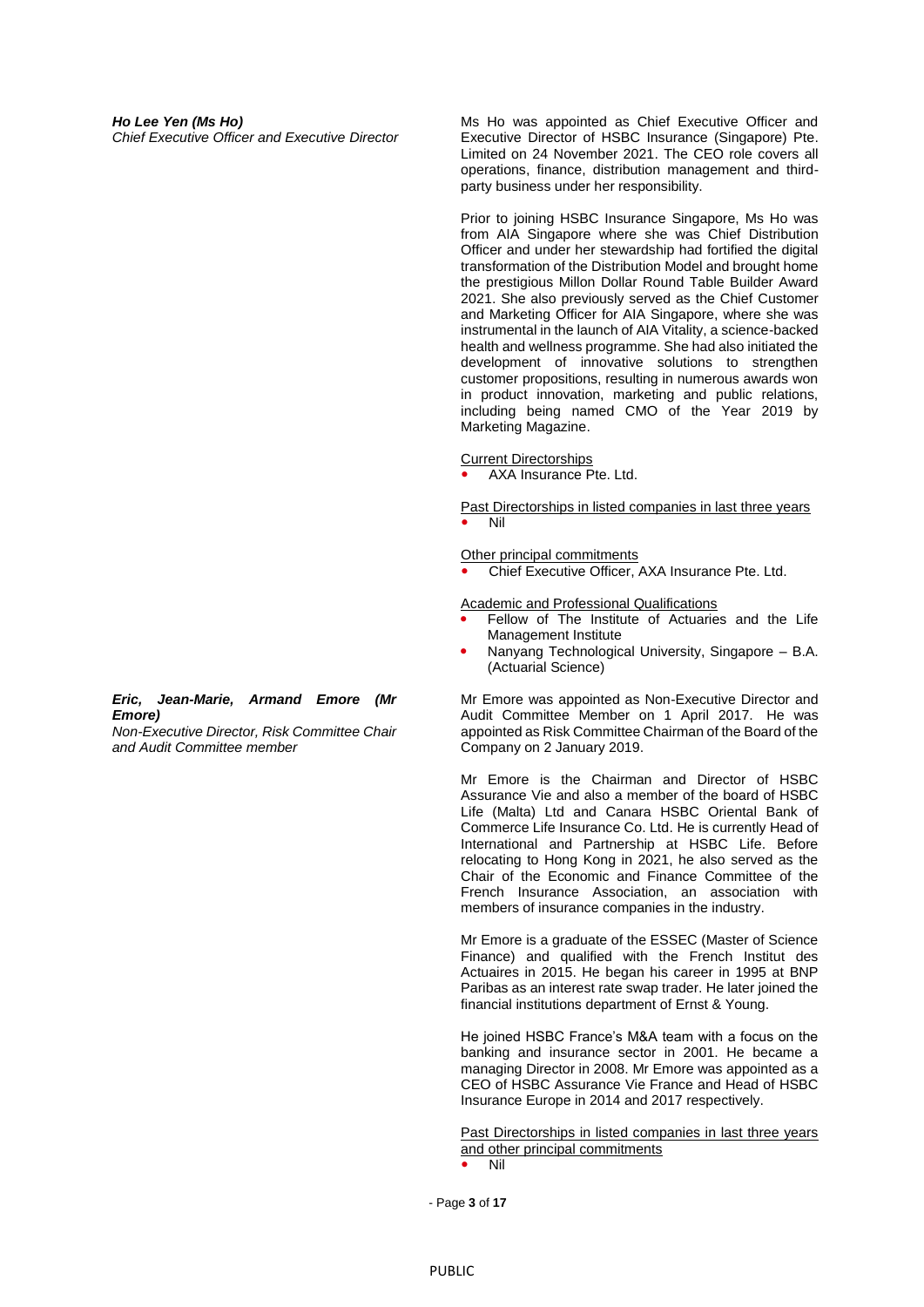# Current Directorships

- HSBC Assurance Vie (France)
- **HSBC Life Assurance (Malta) Limited**
- Canara HSBC Oriental Bank of Commerce Life Insurance Co. Ltd

Academic and Professional Qualifications

- Master of Science in Finance, ESSEC
- French Fellowship of Actuary (Member)

Mr Tan was appointed as an Independent Director, Audit Committee member and Risk Committee member on 30 April 2020.

Mr Tan has been a Chief Executive Officer of Tokio Marine Life Insurance Singapore. Mr Tan has also been a Managing Director for Friends Provident International, a Group Head for AIA's Partner Distribution in Hong Kong and served as the Global Head of Bancassurance at Standard Chartered for seven years. In Standard Chartered Bank, he successfully expanded the insurance business from 6 to over 30 markets spanning across Asia, Middle East and Africa with an annual revenue growth of approximately +50% every year for 7 consecutive years.

#### Current Directorships

Pand.ai Pte. Ltd.

#### Other principal commitments

Senior Consultancy Pte. Ltd. (Senior Advisor)

#### Past Directorships in listed companies in last three years Nil

**Academic and Professional Qualifications** 

- Master of Business Administration UCLA, Los Angeles, California/National University of Singapore
- Master of Science and BBA, Actuarial Science Georgia State University, Atlanta, Georgia, US

Mr Kurup was appointed as Non-Executive Director, Audit Committee Member and Risk Committee Member on 1 October 2020. He was appointed as Audit Committee Chair on 30 September 2021.

Mr Kurup has about 28 years of experience in the financial services industry-wide and experience in the life insurance business. He has held various leadership positions across Asia, Europe and United States.

Mr Kurup was most recently a Senior Vice President of Product Innovation & Market Management of Allianz Life in the USA. Mr Kurup has been a CFO of KB Life Insurance Co. Ltd overseeing financial, actuarial, risk and product development. He has also been a chairperson of the Asset and Liability Committee and a member of Board Risk Committee of KB Life.

Current Directorships and other principal commitments Nil

Past Directorships in listed companies in last three years

Nil

Academic and Professional Qualifications

- MBA University of Edinburgh, UK
- Postgraduate Diploma in Actuarial Science Heriot-Watt University, UK

- Page **4** of **17**

### *James Tan Lai Hing (Mr Tan)*

*Independent Non-Executive Director, Audit Committee member and Risk Committee member* 

#### *Manchandran Ravindranatha Kurup (Mr Kurup)*

*Independent Non-Executive Director, Audit Committee Chair and Risk Committee member*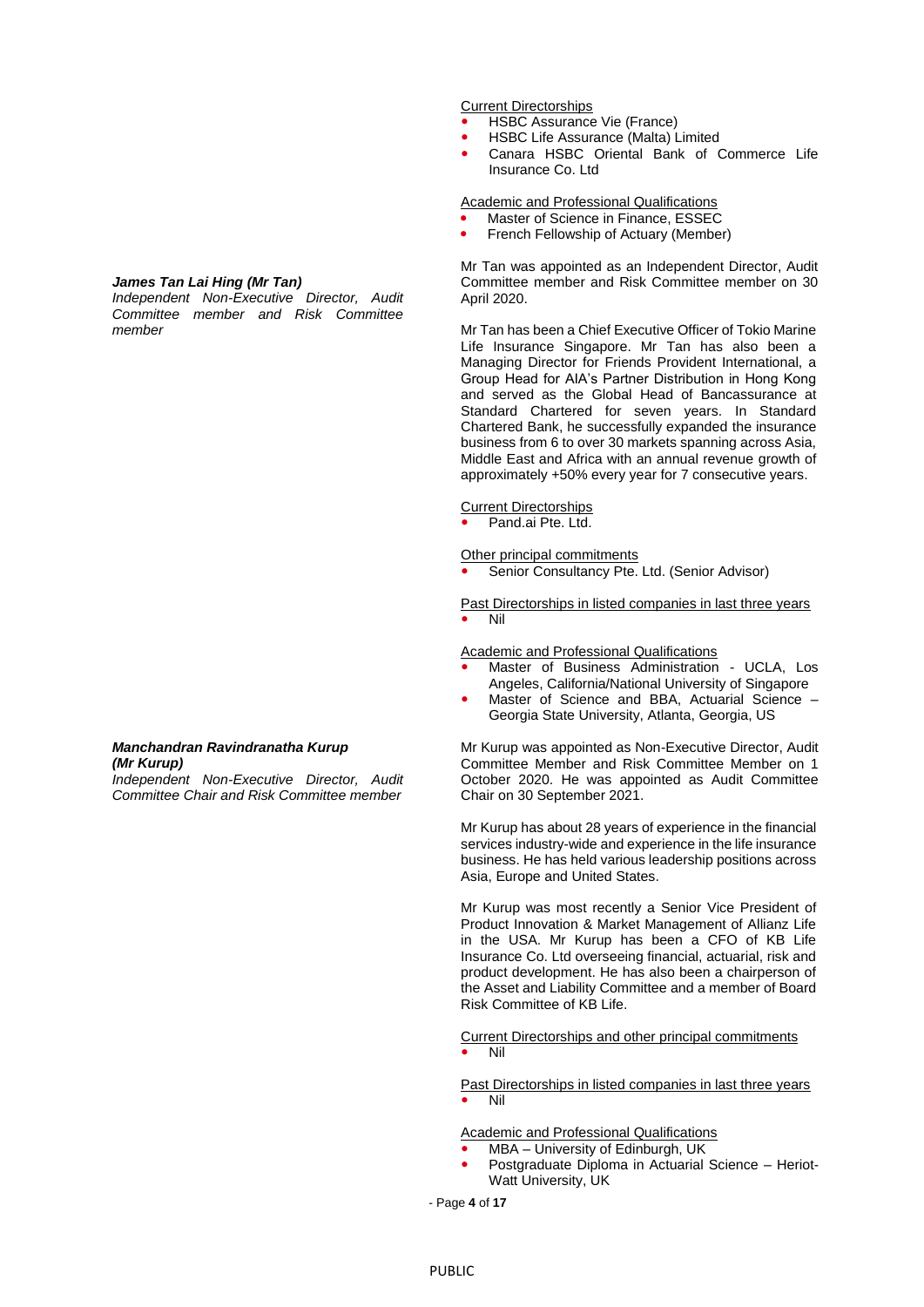### **The Board and its role**

The Board, led by the Chair, provides entrepreneurial leadership of the Company within a framework of prudent and effective controls which enables risks to be assessed and managed. The Board is collectively responsible for the long-term success of the Company and delivery of sustainable value to shareholders. It sets the strategy and risk appetite for the Company and approves capital and operating plans presented by management for the achievement of the strategic objectives it has set.

### **Board Duties**

The key responsibilities of the Board include:

- reviewing and overseeing the objectives as set by the sole shareholder for the Company and the strategies for achieving those objectives;
- risk appetite and governance including financial crime risk and Global standards;
- setting corporate values, culture and standards;
- ensuring a suitable and transparent corporate structure; and
- ensuring an appropriate degree of transparency in respect of the structure, operation and risk management of the Company by ensuring appropriate procedures for monitoring and controlling operations are in place.

In discharging its responsibilities, the Board, among other things, has regard to the **CG Guidelines** and the Insurance (Corporate Governance) Regulations 2013 ("**CG Regulations**") and Insurance Act 1966, as revised from time to time. These CG Guidelines and Regulations require the Directors to objectively discharge their duties and responsibilities at all times as fiduciaries in the interests of the Company.

In addition to the matters reserved to the Board by law and the Company's Constitution, the following matters specifically require Board approval:

- strategic plans, annual operating plan, risk appetite and performance targets for the Company;
- the establishment of effective procedures for monitoring and control of operations;
- the authority or the delegation of authority to approve acquisition, disposal, investment, capital expenditure or realisation or creation of new ventures; and
- any substantial change in the policies established by the Board for balance sheet management.

### **Board Delegation**

The Board has delegated authority to the Chief Executive Officer ("**CEO**") in relation to the management and day to day running of all business and support functions of the Company within certain financial limits and in accordance with certain directions, with the power to sub-delegate. All other matters are reserved to the Board.

### **Board Committees, Meetings and Attendance**

The Board performs the roles of the Nominating and Remuneration Committees as approved by MAS. The Board has established a separate Audit Committee ("**AC**") and Risk Committee ("**RC**") with clear written terms of reference, to assist it in carrying out more effectively its oversight of the operations and business affairs of the Company.

The Board has not established a Board Executive Committee.

The Board meets at least four times a year to review business performance and key activities, as well as to provide policies. Ad-hoc Board Meetings will be convened if warranted. AC and RC meetings are held before Board meetings.

The number of meetings of Board, AC and RC held in 2021 and attendance of the Directors at these meetings are tabulated below.

- Page **5** of **17**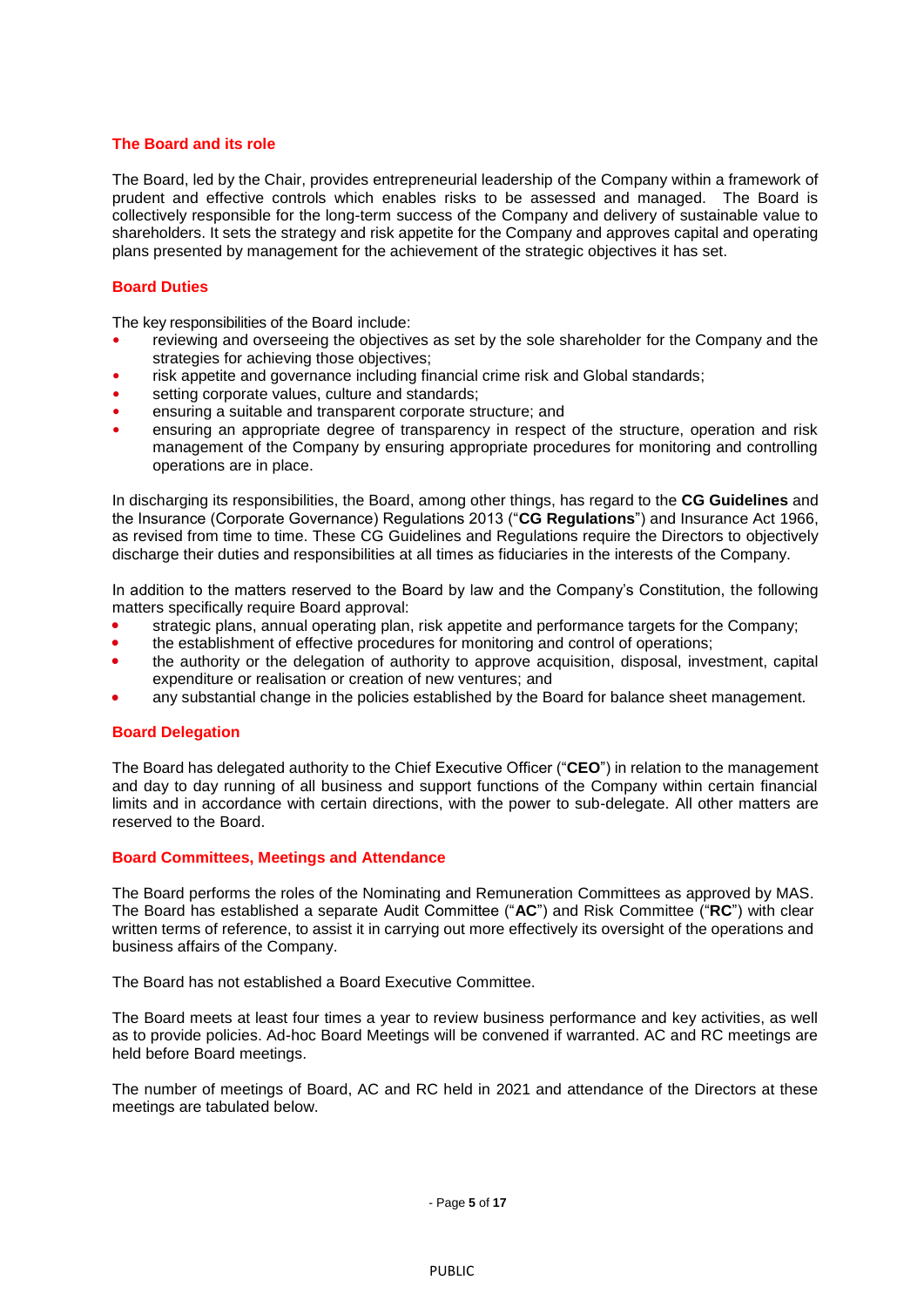## **Number of meetings of the Board, AC and RC held in 2021 and attendance**

| <b>Meetings</b>                              | <b>Board</b> | <b>AC</b>                | <b>RC</b> |
|----------------------------------------------|--------------|--------------------------|-----------|
| <b>Number of Meetings</b>                    |              | 4                        | 6         |
| Carlos M Vazquez <sup>1</sup>                | 2            |                          |           |
| <b>CEO and Executive Director</b>            |              |                          |           |
| Ho Lee Yen <sup>2</sup>                      |              |                          |           |
| CEO and Executive Director                   |              |                          |           |
| Eric, Jean Marie, Armand Emore               | 6            | 4                        | 6         |
| Non-Executive Director                       |              |                          |           |
| Raghujit Singh Narula <sup>3</sup>           | 3            |                          | 3         |
| Non-Executive Director                       |              |                          |           |
| Babak Nikzad Abbasabadi <sup>4</sup>         |              | $\overline{\mathcal{A}}$ | 6         |
| Chair and Independent Non-Executive Director |              |                          |           |
| Manchandran Ravindranatha Kurup <sup>5</sup> | 7            | 4                        | 6         |
| <b>Independent Non-Executive Director</b>    |              |                          |           |
| <b>James Tan Lai Hing</b>                    | 7            | 4                        | 6         |
| Independent Non-Executive Director           |              |                          |           |

*<sup>1</sup>Mr. Vazquez resigned as CEO and Executive Director on 1 October 2021.*

*<sup>2</sup> Ms. Ho was appointed as CEO and Executive Director on 24 November 2021.*

*<sup>3</sup> Mr.Narula resigned as Non-Executive Director on 27 January 2022.*

*<sup>4</sup>Mr Abbasabadi was appointed as the Board Chair on 4 April 2021. He stepped down as AC Chair on 30 September 2021 but remains as AC Member. His appointment as RC Member remains unchanged.* 

*<sup>5</sup>Mr Kurup was appointed as AC Chair on 30 September 2021.*

#### **Board Development**

The Board, led by the Chair, provides entrepreneurial leadership of the Company within a framework of prudent and effective controls which enables risks to be assessed and managed. The Board is collectively responsible for the long-term success of the Company and delivery of sustainable value to shareholders. It sets the strategy and risk appetite for the Company and approves capital and operating plans presented by management for the achievement of the strategic objectives it has set.

### **Orientation**

All new Directors are given an induction on their general duties and liabilities as Directors. All Directors are also issued the terms of reference of the Board, which covers the HSBC Group's internal policies on corporate governance activities. As part of the induction programme for independent Directors, the CEO and senior management of the Company provide briefings to independent Directors on the Company's principal activities. The induction programme is tailored to address specific development needs of the new Directors. A Memorandum for Directors which contains information of Director's duties and responsibilities (under the Companies Act 1967), key information on the Company, terms of reference of the Board and Board Committees is issued to new independent Directors. Directors are also appraised of their specific statutory duties and obligations under the Insurance Act 1966 and other regulations by the Compliance department. A formal appointment letter is issued to every new independent Director.

#### **Continuous Development**

Directors are required to undergo mandatory training on a wide range of topics relating to the governance, business activities and operations of the HSBC Group. This mandatory training covers Anti-Money Laundering, Sanctions, Bribery and Corruption, Embedding Good Conduct, Data Privacy and Cyber Security. In addition, Directors have access to continuous professional development programmes to ensure that they can perform their roles as stewards of the Company effectively. The Directors are regularly updated and/or briefed on the Company's businesses and the regulatory changes on industry specific issues during quarterly board meetings. These updates are presented by senior management of the Company. Directors may also attend appropriate courses, conferences and seminars conducted by professional bodies.

## **Culture and Conduct**

- Page **6** of **17**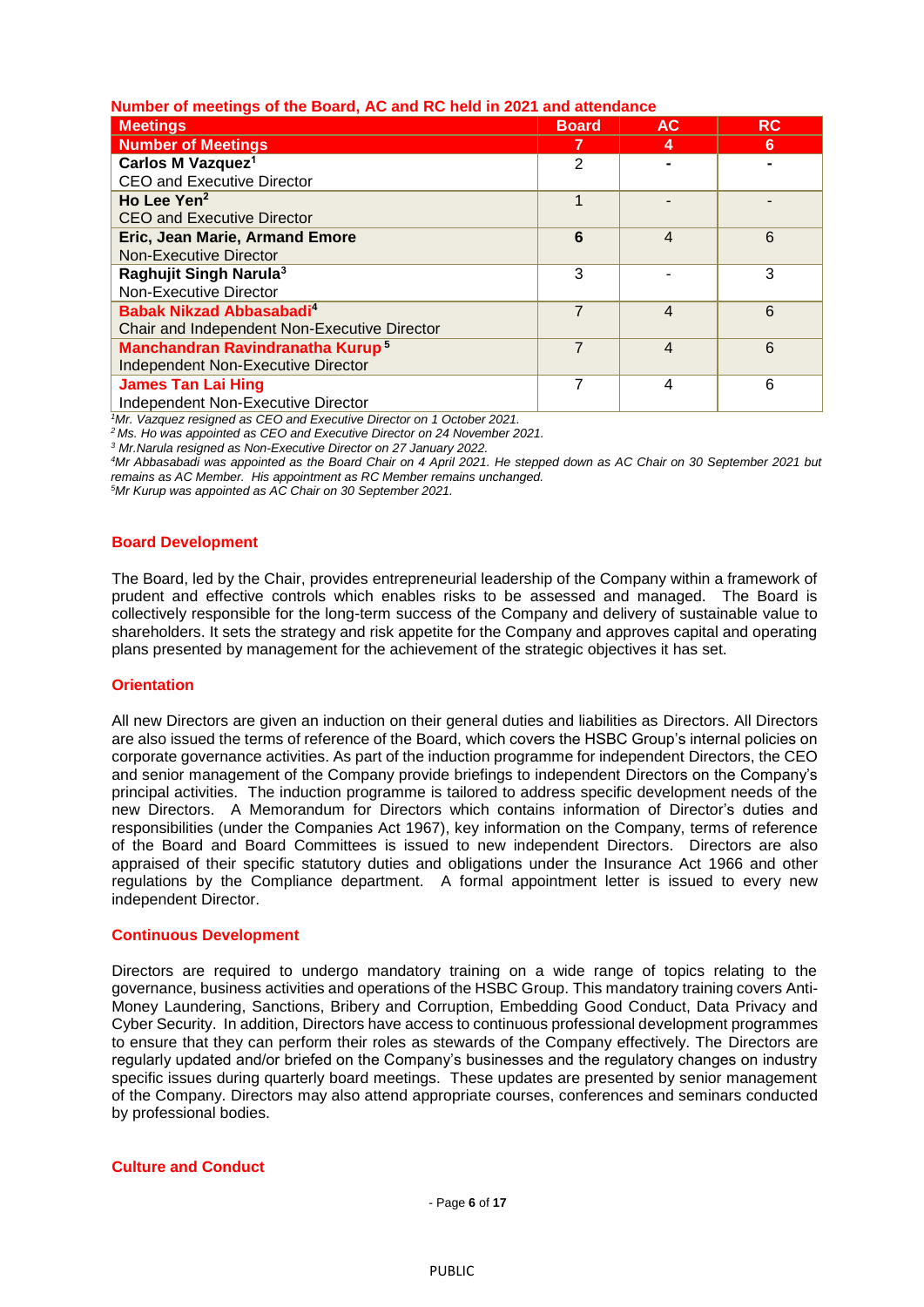As a wholly-owned subsidiary of HSBC through a chain of intermediaries, the Company has adopted values supported by the HSBG Group ("HSBC Values"), which are aimed at promoting and maintaining high levels of professional conduct of the business. These values emphasize, among others, integrity, honesty and proper conduct at all times, both with respect to internal dealings and external transactions. All employees of the Company are required to undergo training on the HSBC Values and such values are inculcated throughout the Company through the performance management system, where employees are assessed not only on what they have done, but whether their behaviors were aligned to the HSBC Values.

The Company has established guidelines for assessing and handling customer complaints and properly documenting the assessment outcome for each complaint. The Management reviews regular reports on customer complaints and highlights material complaints to the Board.

## **Board's Responsibility for Appointment of Senior Management**

- (i) The following key executive person appointments are approved at Board level:
	- (a) the CEO;
	- (b) the CFO;
	- (c) the CRO;
	- (d) the Appointed Actuary; and
	- (e) the Company Secretary.
- (ii) The CEO informs the Board on her other proposed senior appointments.
- (iii) The reasons for the removal of the CEO, CRO, CFO, Company Secretary and the Appointed Actuary are reviewed at the Board.

### **Board Composition**

The Board comprises a balance of executive, non-executive, independent and non-independent Directors so that no individual or small group of individuals can dominate the Board's decision-making.

The Board possesses, both as individual Directors and collectively, appropriate experiences, competencies and personal qualities, including professionalism and integrity, to discharge its responsibilities adequately and effectively. The Board collectively has adequate knowledge and expertise relevant to each of the material business activities that the Company pursues (or intends to pursue) and the associated risks in order to ensure effective governance and oversight.

The Company is committed to meritocracy in the Boardroom, which requires a diverse and inclusive culture where Directors believe that their views are heard, their concerns are attended to and they serve in an environment where bias, discrimination and harassment on any matter are not tolerated.

As at the date of this report, the Board currently comprises five members. Out of the members, three are independent non-executive Directors, one is a non-executive Director and one is an executive Director.

| <b>Board members</b>                                                             | <b>Composition requirements</b>               |  |
|----------------------------------------------------------------------------------|-----------------------------------------------|--|
| <b>Babak Nikzad Abbasabadi</b><br>• Chair and Independent Non-Executive Director |                                               |  |
| Ho Lee Yen<br>• Executive Director and CEO                                       | Currently, a majority of the Board is made up |  |
| Eric, Jean Marie, Armand Emore<br>• Non-Executive Director                       |                                               |  |
| James Tan Lai Hing<br>• Independent Non-Executive Director                       | of independent directors.                     |  |
| <b>Manchandran Ravindranatha Kurup</b><br>• Independent Non-Executive Director   |                                               |  |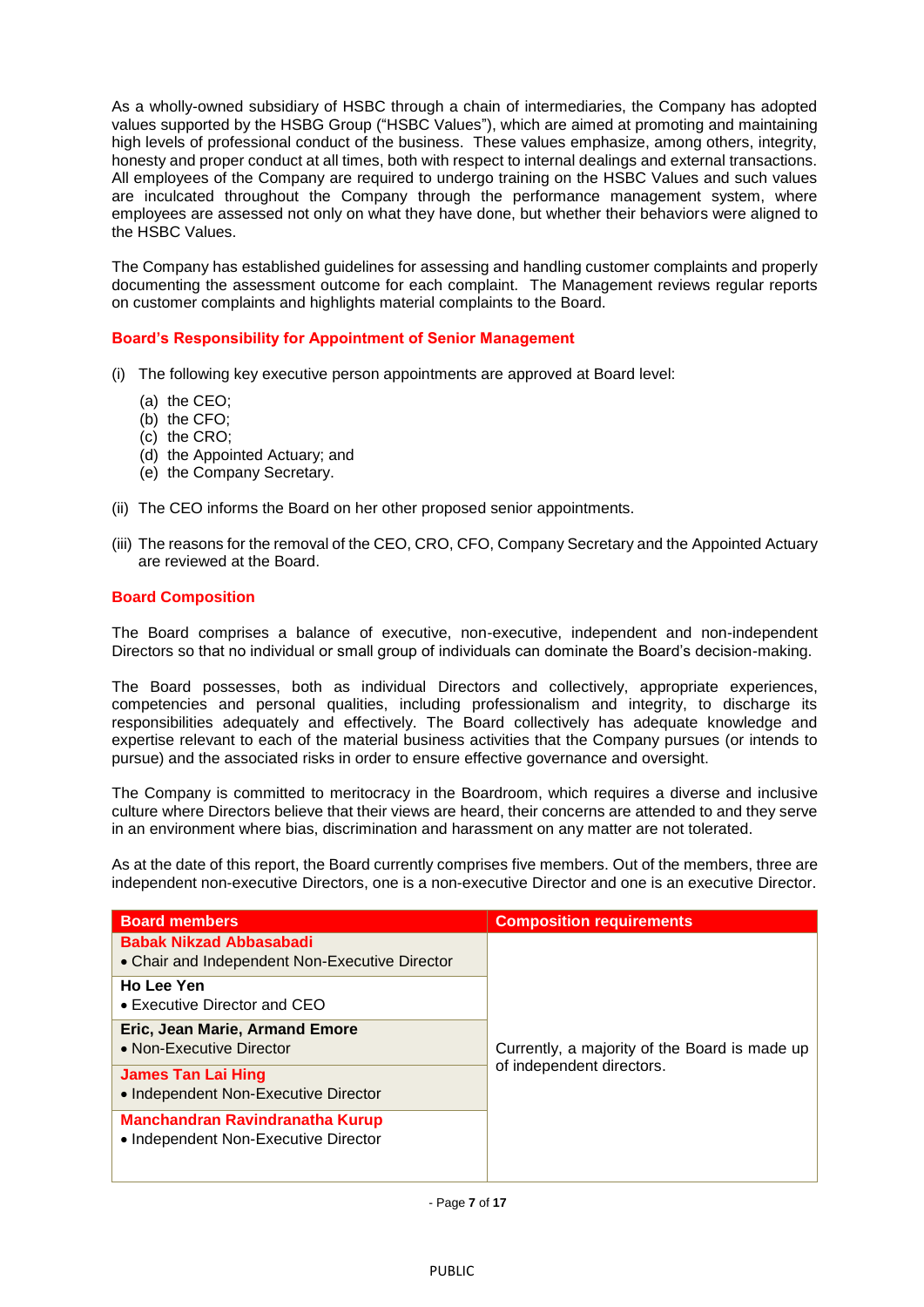| <b>Audit Committee members</b>              |                                                                                                                       |  |
|---------------------------------------------|-----------------------------------------------------------------------------------------------------------------------|--|
| <b>Manchandran Ravindranatha Kurup</b>      | The AC comprises a majority of Independent<br>Non-Executive Directors and all are Non-<br><b>Executive Directors.</b> |  |
| (AC Chair – appointed on 30 September 2021) |                                                                                                                       |  |
| <b>James Tan Lai Hing</b>                   |                                                                                                                       |  |
| <b>Babak Nikzad Abbasabadi</b>              |                                                                                                                       |  |
| Eric, Jean Marie, Armand Emore              |                                                                                                                       |  |
| <b>Risk Committee members</b>               |                                                                                                                       |  |
| Eric, Jean Marie, Armand Emore              |                                                                                                                       |  |
| (RC Chair)                                  |                                                                                                                       |  |
| <b>Babak Nikzad Abbasabadi</b>              | All RC members are all non-executive<br>Directors.                                                                    |  |
| <b>James Tan Lai Hing</b>                   |                                                                                                                       |  |
| <b>Manchandran Ravindranatha Kurup</b>      |                                                                                                                       |  |

Names denotes in red are INEDs

The Board has assessed the independence of Directors based on the criteria in the CG Regulations. In assessing each Director's independence, the Board considers the Director's profile, disclosures of their other appointments, interests or personal circumstances as well as responses in questionnaires. The questionnaires are designed for assessing a Director's independence based on the criteria in the CG Regulations and CG Guidelines and whether they are a fit and proper person for office based on the MAS Guidelines on Fit and Proper Criteria. None of the independent Directors has served on the Board for more than nine years from the date of their first appointment. The details of Board Assessment of Independence of Directors are set out in Pages 9 and 10.

## **The Chair and Chief Executive Officer**

The roles of the Chair and the CEO are separate and are held by unrelated individuals.

Mr Abbasabadi, an independent Director, is the appointed Board Chair and his responsibilities include providing leadership to the Board, setting the agenda for Board meetings, ensuring that Directors receive timely and comprehensive information for informed deliberations, and promoting high standards of corporate governance.

The CG Guidelines have recommended the appointment of a lead independent Director where the Chair is not an independent Director. The Board is of the view that it is not necessary to do so as the current Chair is an independent Director.

Ms. Ho Lee Yen is the CEO of the Company and leads the management team and implements the decisions of the Board and Board Committees. Assisted by management committees, the CEO is responsible for the Company's day-to-day operations and business, including ensuring the continued adequacy and effectiveness of the system of internal controls and risk management.

## **Selection and nomination of Directors**

The Board performs the functions of a nominating committee, as approved by MAS. The criteria applied by the Board in identifying and evaluating candidates include (i) compliance with the CG Regulations requirements on independence and composition for Board and board committees; (ii) whether the candidate is a fit and proper person for the office and is qualified for office, taking into account inter alia, the candidate's experience, capabilities and skills; (iii) whether the candidate has the appropriate knowledge and skills that the Board and board committee members require to discharge their responsibilities effectively ("**skills matrix**"); and (iv) whether the candidate will be able to allocate sufficient time to discharge their responsibilities effectively.

In recommending the appointment of executive and non-executive Directors to the Board, the Board seeks to ensure that these Directors fulfill their criteria and skill sets which are aligned with the strategic direction and emerging challenges faced by the Company.

As part of the fit and proper assessment, the Company conducts vetting checks which include credit bureau, litigation and blacklist searches. MAS approvals, where required, will also be obtained.

- Page **8** of **17**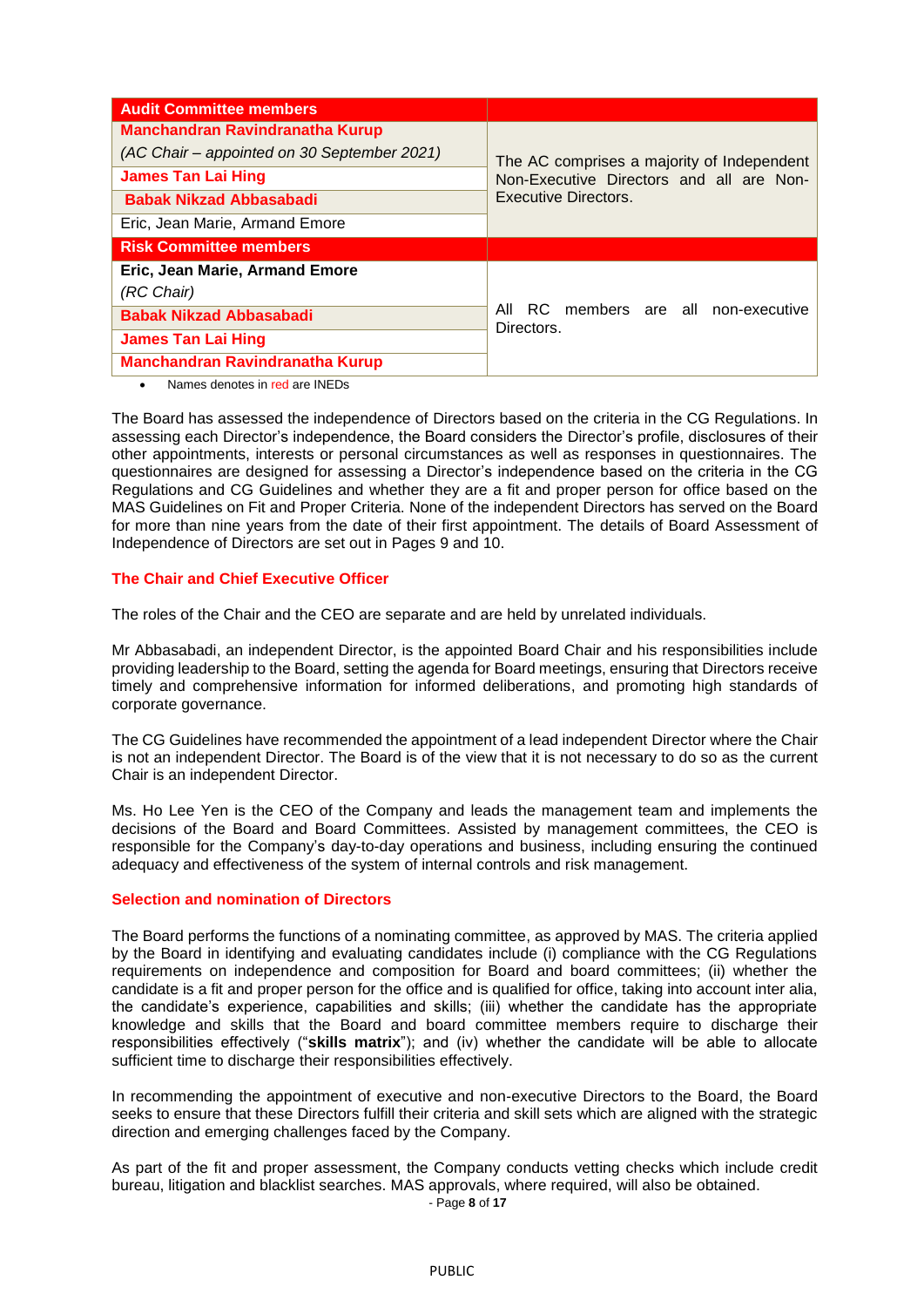The Board in considering whether the candidate would be able to allocate sufficient time and the terms and conditions of the appointments of independent non-executive Directors are set out in their letters of appointment, which includes the expectations of them and the estimated time required to perform their role. All independent non-executive Directors have confirmed they can devote the required time commitment, taking into account any other commitments they have at the time of appointment, and, in practice, most devote considerably more time. In addition, Directors who are HSBC Group employees are also subject to HSBC Group requirements on outside Directorships. The HSBC Group's internal policies require all Directors to allocate sufficient time to discharge their responsibilities to the Company effectively.

### **Outside Directorships and Conflicts of Interest**

The Board has established a policy and a set of procedures relating to Directors' conflicts of interest. Where conflicts of interest arise, the Board has the power to authorise them. On appointment, new Directors are advised of the process for dealing with conflicts and the process for reviewing those conflicts when they have been authorised. The terms of those authorisations of conflicts are routinely undertaken by the Board. During the year no conflicts of interest arose.

To avoid conflicts of interest, all Directors are required to obtain pre-clearance of any external appointments from the Board. The Board has also established a limit on listed companies' Directorships. Generally, a Director who has full-time employment in any organisation shall have appointments in no more than three listed companies, while a Director who does not have any full-time employment shall have appointments in no more than six listed companies.

## **Key Appointment Holders**

There were a number of changes to the key appointment holders, these include:

- Mr. Abbasabadi was appointed as Board Chair on 4 April 2021 and stepped down as AC Chair on 30 September 2021. He remains a member of the AC and RC.
- Mr Mun Kurup was appointed as AC Chair on 30 September 2021.
- Mr. Carlos M. Vazquez stepped down as CEO and Executive Director on 1 October 2021.
- Ms. Ho Lee Yen was appointed as CEO and Executive Director on 24 November 2021.
- Mr. Raghujit Singh Narula stepped down as Non-Executive Director and a member of RC on 27 January 2022.

## **Board Annual Assessment**

The Board conducted a review to assess (i) the independence status of each Director, (ii) whether each Director remained a fit and proper person and qualified for office, (iii) each Director's attendance, time commitment and contribution, and (iv) the composition of the Board against a skills matrix.

### **Independence of Directors**

The independence of a Director is determined based on the criteria set out in the CG Regulations and the CG Guidelines. The CG Regulations provide that Directors are considered independent if they are independent from management and business relationships and the substantial shareholder, and if they have not served on the Board for a continuous period of nine years or more.

The Board reviewed the independence of all Directors supplemented by their responses to the independence questionnaire in the May 2022 meeting. They had made the following assessment and concluded the independence status of the Directors as follows: -

- Page **9** of **17**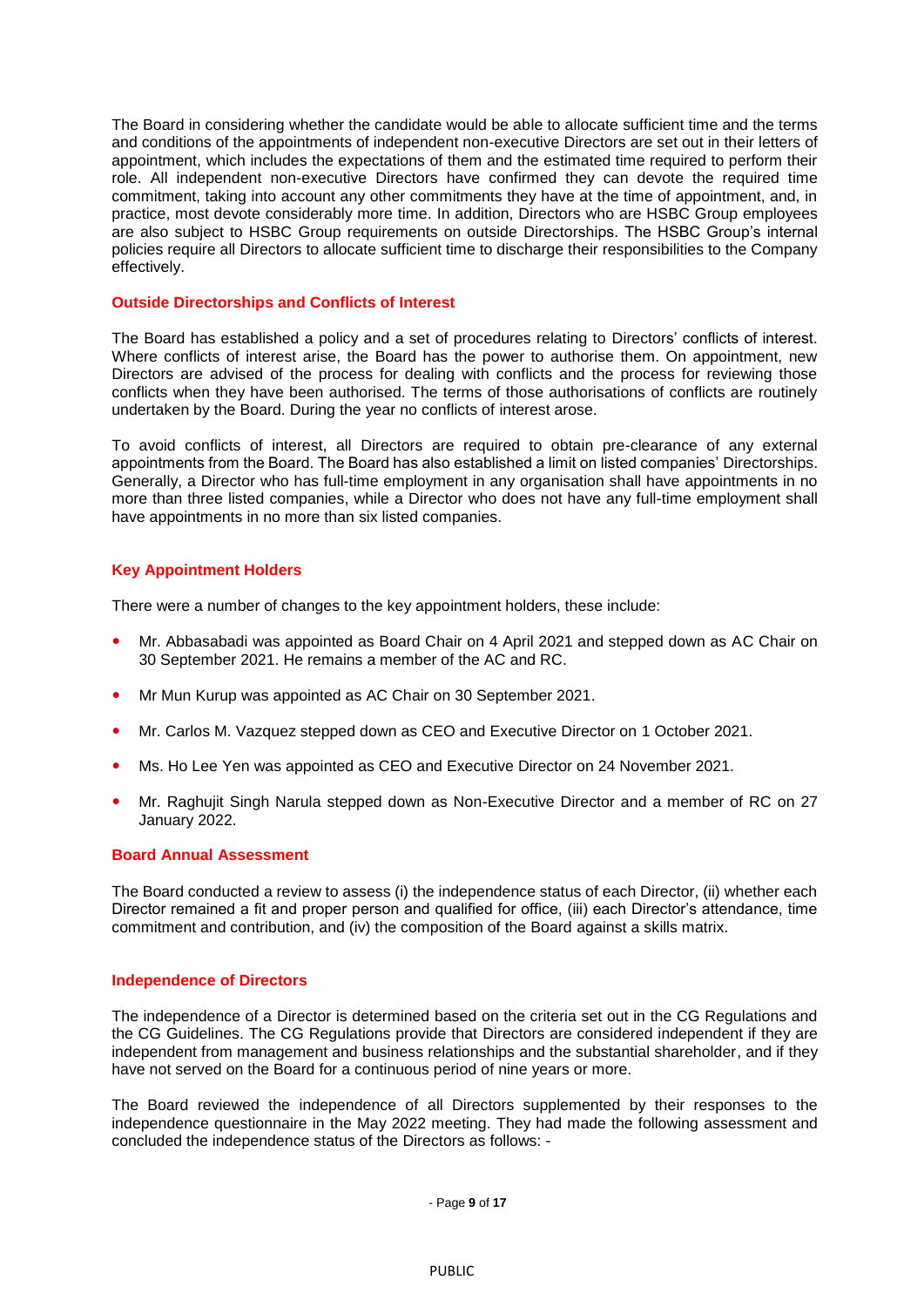- (i) Mr Abbasabadi is independent from management, business relationships and shareholder. He is not employed nor does he has business relationships with HSBC Group. Although he is currently the independent non-executive director and AC Chair of AXA Insurance Pte. Ltd. and HSBC Insurance (Asia) Limited, and independent non-executive director of HSBC Life (International) Limited, the Board is satisfied that Mr Abbasabadi's independent business judgment and ability to act in the interests of the Company is not be impeded, despite being a Director of its associate companies. He is independent as he has not served on the Board for 9 years or longer.
- (ii) Ms Ho is CEO and Executive Director of the Company. She has day-to-day responsibilities for management of the Company's business and therefore not considered independent from business and management relationships with the Company, its related corporation and substantial shareholder.
- (iii) Mr Tan is considered an independent non-executive Director. He is unaffiliated to HSBC as he is not employed by any HSBC companies. He has no personal banking relationship with HSBC nor does he have any connection with a substantial shareholder within the Group. None of his family members are employed by or have a personal banking relationship with the Company. He is independent as he has not served on the Board for 9 years or longer.
- (iv) Mr Kurup is considered independent non-executive Director. He is unaffiliated to HSBC as he is not employed by any HSBC companies. He has no personal banking relationship with HSBC nor does he have any connection with a substantial shareholder within the Group. None of his family members are employed by or have a personal banking relationship with the Company. He is independent as he has not served on the Board for 9 years or longer.
- (v) Mr Emore is assessed to be independent from management and business relationships but is not independent from the substantial shareholder as he is a HSBC employee employed by HSBC Global Services (HK) Limited. He is not involved in the day to time operations and decision making of the Company. In addition, he has no control over payments made or received by the Company to any corporations in which he serves. Mr Emore is considered independent under the CG Guidelines as he has remained independent in character and judgement in discharging his duties as Director of the Company despite the connection with the substantial shareholder.

The Company satisfies the requirements under the CG Regulations where a majority of Directors are required to be independent from management and business relationships and one-third of Directors are required to be independent where a substantial holder holds 50% or more of the share capital or voting power in an insurer incorporated in Singapore.

## **Board Performance**

The Board performs an annual assessment of its own effectiveness and that of its committees. Each Director participates and evaluates the performance of the Board and board committees based on a set of performance criteria adopted from HSBC Group which includes quality of risk management, adequacy of internal controls, attendance of Directors at Board and board committee meetings, and the individual's skills and expertise. Policies exist whereby if the Board is deliberating upon any matter that involves a member, including their performance, that member would recuse himself/herself from the discussions to avoid conflict of interests. The results of these collective self-assessments are reviewed and discussed at the Board. The assessment results are used constructively to discuss improvement opportunities for the Board and board committees.

In its review of each director's contribution, the Board considered his/her confirmation of fitness and propriety, attendance and participation at meetings, skills, experience and other directorships and principal commitments which are set out under the 'Information on Board of Directors' section. The Board also considered the results of various searches including credit bureau, litigation and blacklist searches conducted on each Director. The Board is satisfied that all directors remained fit and proper and qualified for office and performed their duties adequately and contributed to the effectiveness of the Board and Board Committees.

Existing Directors are subject to re-election at the Annual General Meeting ("**AGM**"). In nominating Directors for re-election at the forthcoming AGM, the Board considered factors including the board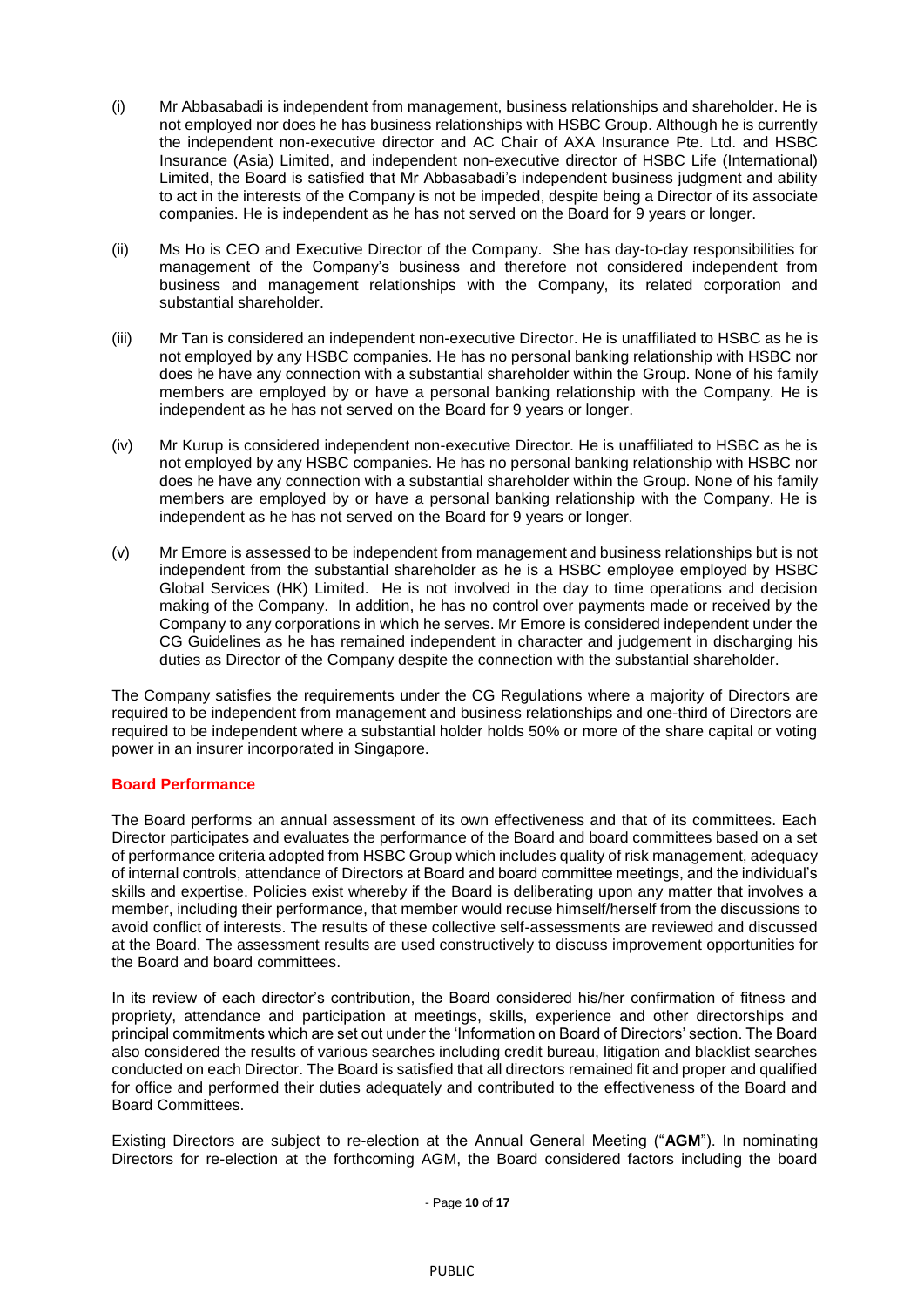composition and diversity and the announced intention to integrate the Company and AXA Insurance Pte. Ltd., which was acquired and became a HSBC subsidiary in February 2022.

## **Access to Information**

Directors have separate and unrestricted access to information and Management. Directors are entitled to request from Management, and be provided with, such additional information as may be needed to make informed decisions and to discharge their duties effectively. Management has an obligation to supply the Board with complete, adequate information in a timely manner. Information provided includes board papers and related materials, background or explanatory information relating to matters to be brought before the Board, and copies of budgets, forecasts and internal financial statements, with material variances between projections and actuals. Information provided on an ongoing basis at board meetings includes financial, business, risk, operational, human resources and regulatory updates. The Board has unrestricted access to the Company's senior executives at all times. All scheduled Board and Board Committee meetings papers are distributed to Directors in advance of the meetings. Directors are also equipped with secure access to electronic Board and Board Committee meeting materials. Any additional material or information requested by the Board is furnished promptly.

Directors have separate and independent access to the Company Secretary, Internal and External auditors.

The Company Secretary attends all Board meetings and prepares minutes of Board proceedings. She assists the Chair to ensure that appropriate Board procedures are followed and that applicable regulations are complied with. Under the direction of the Chair she assists with the information flows between the Board and management. The Company Secretary is responsible for the preparation of the Corporate Governance Report, and for facilitating the orientation of new Directors and professional development of Directors as required. The appointment and removal of the Company Secretary is a matter to be considered by the Board as a whole.

There is a procedure for Directors, either individually or as a group, in furtherance of their duties, to take independent professional advice, if necessary, at the Company's expense.

Minutes of EXCO and Risk Management Meeting are circulated to the Board for information.

### **REMUNERATION MATTERS (Principles 6 to 8, MAS Guidelines)**

The Board is responsible for:

- (i) recommending a framework for determining the remuneration of the Directors;
- (ii) recommending a framework for determining the remuneration of the executive officers of the Company which shall include the following elements and factors in the design and operation of the framework:

(a) the remuneration package of each executive officer of the Company -

- aligns to the specific job function undertaken by the executive officer and, where the executive officer undertakes any of the Company's control job functions, the remuneration package of that executive officer is being determined independently of the business functions of the Company;
- takes into account input from the Company's control job functions as may be relevant to the specific job function undertaken by the executive officer;
- aligns with the risks that the Company undertakes in its business that is relevant to the specific job function undertaken by the executive officer;
- sensitive to the time horizon of risks that the Company is exposed to, which includes ensuring that variable compensation payments shall not be finalised over short periods of time when risks are realised over long periods of time;
- in relation to the quantum of bonus payable to the executive officer, be linked to his/her personal performance, the performance of his/her specific job function as a whole and the overall performance of the Company; and

- Page **11** of **17**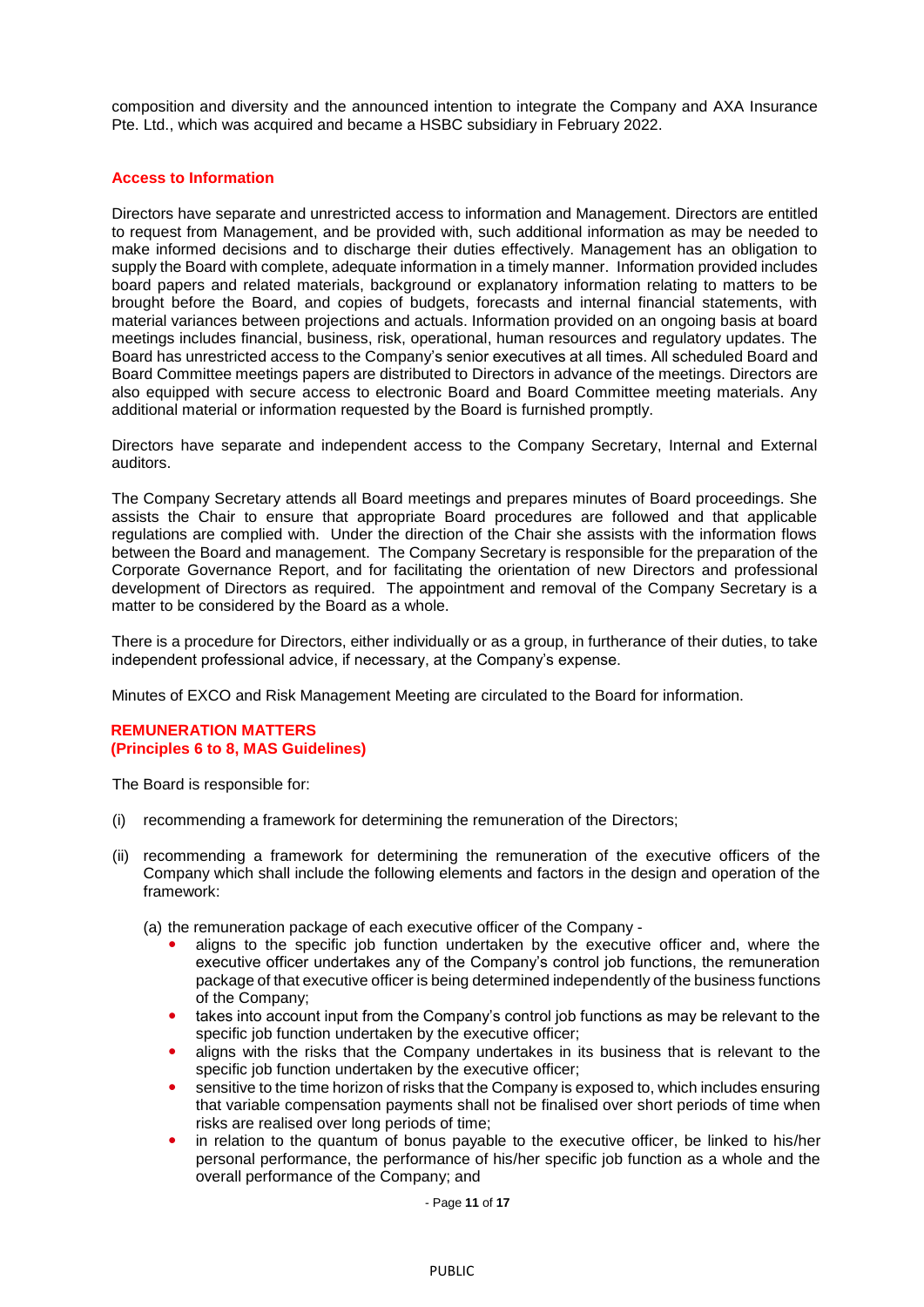- in relation to the rationale for the mix of cash, equity and other forms of incentives, be justified; and
- the size of the bonus pool of the Company shall be linked to the overall performance of the Company.
- (iii) Recommending the remuneration of each Director and executive officer of the Company based on the frameworks; and reviewing, at least once in each year, the remuneration practices of Company to ensure that they are aligned with the recommendations.

The Human Resources Department is responsible for maintaining records of all papers, minutes, proceedings, discussions on key deliberations and decisions of the Board on remuneration matters.

The Company adopts the Principles for Sound Compensation Practices and Implementation Standards issued by the Financial Stability Board.

### **Level and Mix of Remuneration**

Remuneration is aligned to the HSBC Group's remuneration policy and practices which promote sound and effective risk management and support our business objectives.

The Company's remuneration strategy is designed to reward competitively the achievement of long-term sustainable performance and attract and motivate the very best people who are committed to maintaining a long-term career while performing their role in the long-term interests of our stakeholders.

Total compensation (fixed pay and variable pay) is the key focus of our remuneration framework, with variable pay (namely annual incentive and the value of long term incentives) differentiated by performance and adherence to HSBC values.

Where employees are eligible to be considered for a discretionary variable pay award, the amount will be determined based on overall group affordability, any adjustment relating to recognition and conduct, individual performance and adherence to HSBC values.

There is no specific policy setting out the proportion of variable pay over total compensation other than for those employees who have been identified as a Material Risk Taker (MRT) in accordance with the European Union Regulatory Technical Standard 604/2014. For MRTs, their variable pay awards will be limited to 200% of fixed pay.

In principle, variable pay represents a higher proportion of total compensation for more senior employees and will be more closely aligned to Group and business performance as seniority increases.

All awards are subject to malus and awards granted to employees identified as MRTs are subject to clawback.

Our remuneration strategy, as approved by the Group Remuneration Committee, is based on the following principles:

- An alignment to performance at all levels (individual, business and Group) taking into account both 'what' has been achieved and 'how' it has been achieved. The 'how' helps ensure that performance is sustainable in the longer term, consistent with HSBC's values and risk and compliance standards.
- Being informed, but not driven by, market position and practice. Market benchmarks are sourced through independent specialists and provide an indication of the range of pay levels and employee benefits provided by our competitors.
- Considering the full-market range when making pay decisions for employees, taking into account the individual's and the Group's performance in any given year. An individual's pay will vary depending upon their performance.
- Compliance with relevant regulation across all of our countries and territories.

Based on these principles, our approach to determining remuneration is based on the following objectives:

 Offering our employees a competitive total reward package. This includes market competitive fixed pay levels, which ensures our employees are able to meet their basic day-to-day needs;

- Page **12** of **17**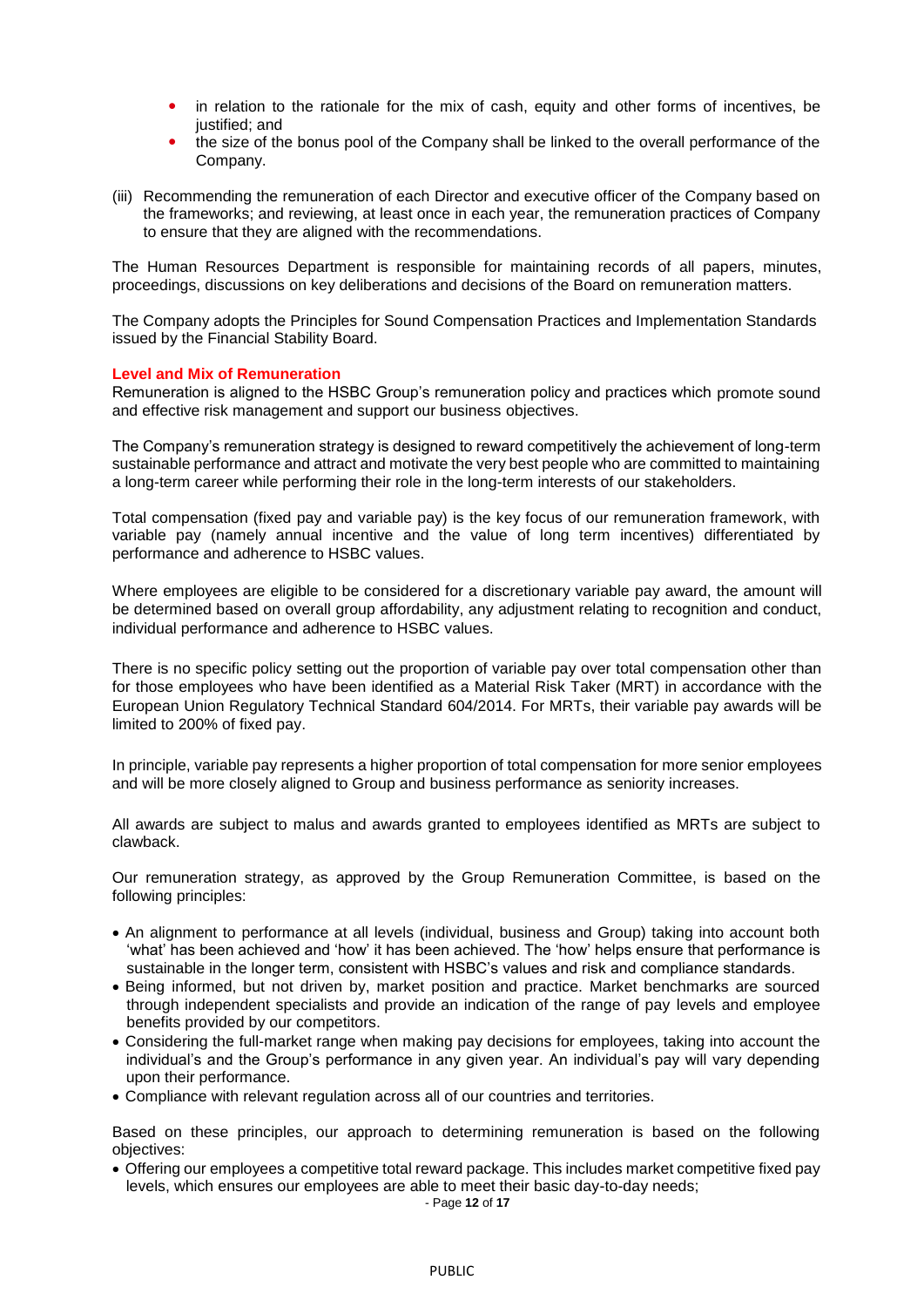- Maintaining an appropriate balance between fixed pay, variable pay and employee benefits, taking into consideration an employee's seniority, role, individual performance and the market;
- Ensuring variable pay is awarded on a discretionary basis and dependent upon Group, business and individual performance;
- Offering employee benefits that are valued by a diverse workforce, appropriate at the local market level and support HSBC's commitment to employee well-being;
- Promoting employee share ownership through variable pay deferral or voluntary enrolment in an all employee share plan; and
- Linking reward packages to performance and behaviour with no bias towards an individual's ethnicity, gender, age, or any other characteristic.

Please refer to the *[HSBC remuneration practices and governance](https://www.hsbc.com/who-we-are/leadership-and-governance/remuneration)* and the *[Capital and Risk Management](file:///C:/Users/43601266/Downloads/220222-pillar-3-disclosures-at-31-december-2021.pdf)  [Pillar 3 Disclosures](file:///C:/Users/43601266/Downloads/220222-pillar-3-disclosures-at-31-december-2021.pdf)* of HSBC PLC for details of the major design characteristics of the remuneration system including alignment between risk and reward.

#### **Disclosure on Remuneration**

The Company is ultimately a wholly-owned subsidiary of HSBC PLC. As set out above, the Company's remuneration is aligned to HSBC Group's remuneration policy and practices. HSBC Group including the Shareholder has full knowledge of the remuneration of executive Director and non-executive Directors employed by HSBC Group and top five key executives.

The Board is also of the view that given the sensitive and confidential nature of employees' remuneration, detailed disclosure of each of these individuals is not in the best interests of the Company and may affect adversely the cohesion and spirit of team work prevailing amongst the employees of the Company. Since the Company is a wholly-owned subsidiary of HSBC Group, providing such remuneration details will prejudice the Company's interests in relation to its competitive conditions in the financial industry where poaching of executives is common place.

Executive Directors and non-executive Directors employed HSBC Group do not receive any remuneration or fees for their services as Directors in the Company. The remuneration for such Directors is delivered in their capacity of employees of the HSBC Group and is decided in line with HSBC Group's remuneration policy.

There are no employees of the Company who are immediate family members of a Director or the CEO whose remuneration exceeds S\$50,000 during 2021.

The independent Directors are paid Director's fees as per table below per annum for FY2021 The Company does not grant share based compensation to the independent non-executive Directors.

| <b>Basic annual retainer fees</b>                                                   | <b>Amount</b>                       |
|-------------------------------------------------------------------------------------|-------------------------------------|
| Board                                                                               | SGD50,000                           |
| <b>Additional Chair fees for:</b>                                                   | <b>Amount</b>                       |
| Board (effective 1 October 2021)<br><b>Audit Committee</b><br><b>Risk Committee</b> | SGD25,000<br>SGD15,000<br>SGD15,000 |
| <b>Additional Committee member</b><br>fees for:                                     |                                     |
| <b>Audit Committee</b><br><b>Risk Committee</b>                                     | SGD10,000<br>SGD10,000              |

HSBC operates all-employee share option plans under which options are granted over HSBC ordinary shares. Subject to leaver provisions, all eligible employees are entitled to participate in the all-employee share option plan. Options are normally exercisable after three to five years. HSBC's all-employee share plan is also published on page 261 of the [Annual Report and Accounts 2021](https://www.hsbc.com/-/files/hsbc/investors/hsbc-results/2021/annual/pdfs/hsbc-holdings-plc/220222-annual-report-and-accounts-2021.pdf?download=1) for HSBC PLC.

#### **Accountability and Audit (Principles 9 to 10, MAS Guidelines)**

- Page **13** of **17**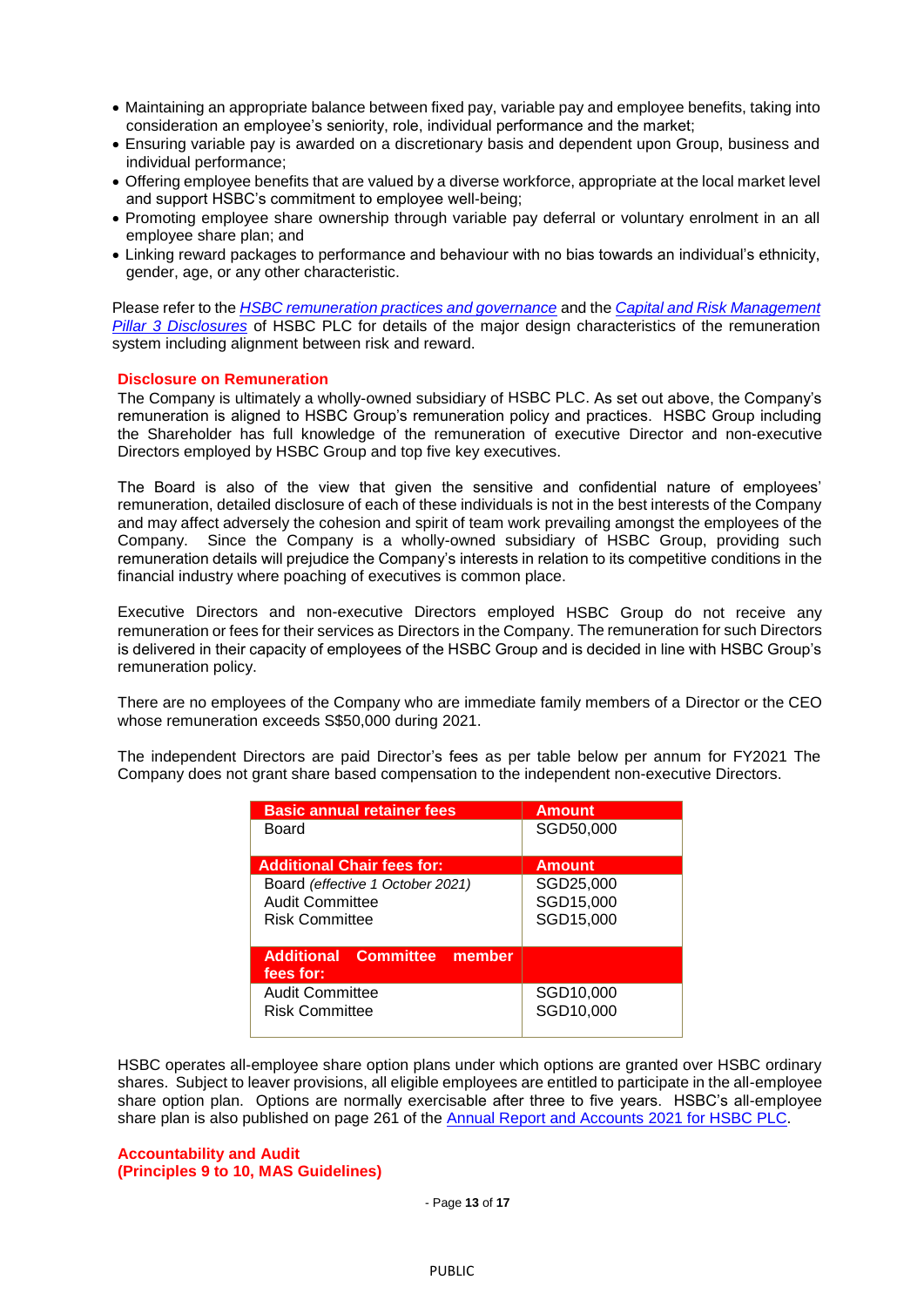Being a wholly owned Company, the Company is accountable to its immediate and ultimate holding companies.

The Board reviews operational and regulatory compliance reports from management to ensure compliance with all Group's operational practices and procedures and relevant regulatory requirements. Regulatory risk reports are tabled at the Board RC meetings.

Board and AC members receive quarterly financial statements, operational and other reports from management containing analysis and explanations of variances against budget to understand the Company's financial and operational performance and prospects.

The AC is responsible for the adequacy of the external and internal audit functions of the Company, including reviewing the scope and results of audits carried out in respect of the operations of the Company and the independence and objectivity of the Company's external auditors.

#### **Risk Management and Internal Controls (Principle 9 MAS Guidelines)**

The RC performs the functions specified in the CG Regulations and CG Guidelines. Its key responsibilities include but are not limited to overseeing and advising the Board on all high-level risk related matters. Its responsibilities, powers and authorities are clearly defined in its Terms of Reference. The RC may invite any Director, executive, external auditor or other person to attend any meetings of the RC as it may from time to time consider desirable to assist the RC in the attainment of its objective.

The RC is responsible for internal control in the Company and for reviewing its effectiveness. Procedures have been designed for safeguarding assets against unauthorised use or disposal; for maintaining proper accounting records; and for the reliability and usefulness of financial information used within the business or for publication. Such procedures are designed to manage and mitigate the risk of failure to achieve business objectives and can only provide reasonable and not absolute assurance against material misstatement, errors, losses or fraud.

As a requirement under the Group annual CEO Attestation process, CEO of the Company confirms that the internal control framework of the Company has been assessed and any significant open issues have been identified, with action plans in place to address weaknesses.

CEO provides regular updates to the Board on the following areas:

- Compliance matters;
- Information technology controls;
- Operational matters; and
- Risk Management systems.

### **Board's Statement on Internal Controls**

Based on the internal controls established and maintained by the HSBC Group, work performed by the internal and external auditors, and the annual CEO Attestation, the Board, through the AC and RC, is of the opinion that the adequacy and effectiveness of the internal control systems, including financial, operational, and compliance controls and risk management systems, were adequate as at 31 December 2021, to address the risks which the Company considers relevant and material to its operations. The system of internal controls provides reasonable, but not absolute, assurance that the Company will not be adversely affected by any event that could be reasonably foreseen as it strives to achieve its business objectives. However, the Board also notes that no system of internal controls can provide absolute assurance in this regard, or absolute assurance against the occurrence of material errors, poor judgment in decision-making, human error, losses, fraud and other irregularities.

### **Risk Management Framework**

The Board also oversees the establishment and the operation of an independent risk management framework for managing risks on an enterprise-wide basis; and the adequacy of the risk management function of the Company, including ensuring that it is sufficiently resourced to monitor risk by the various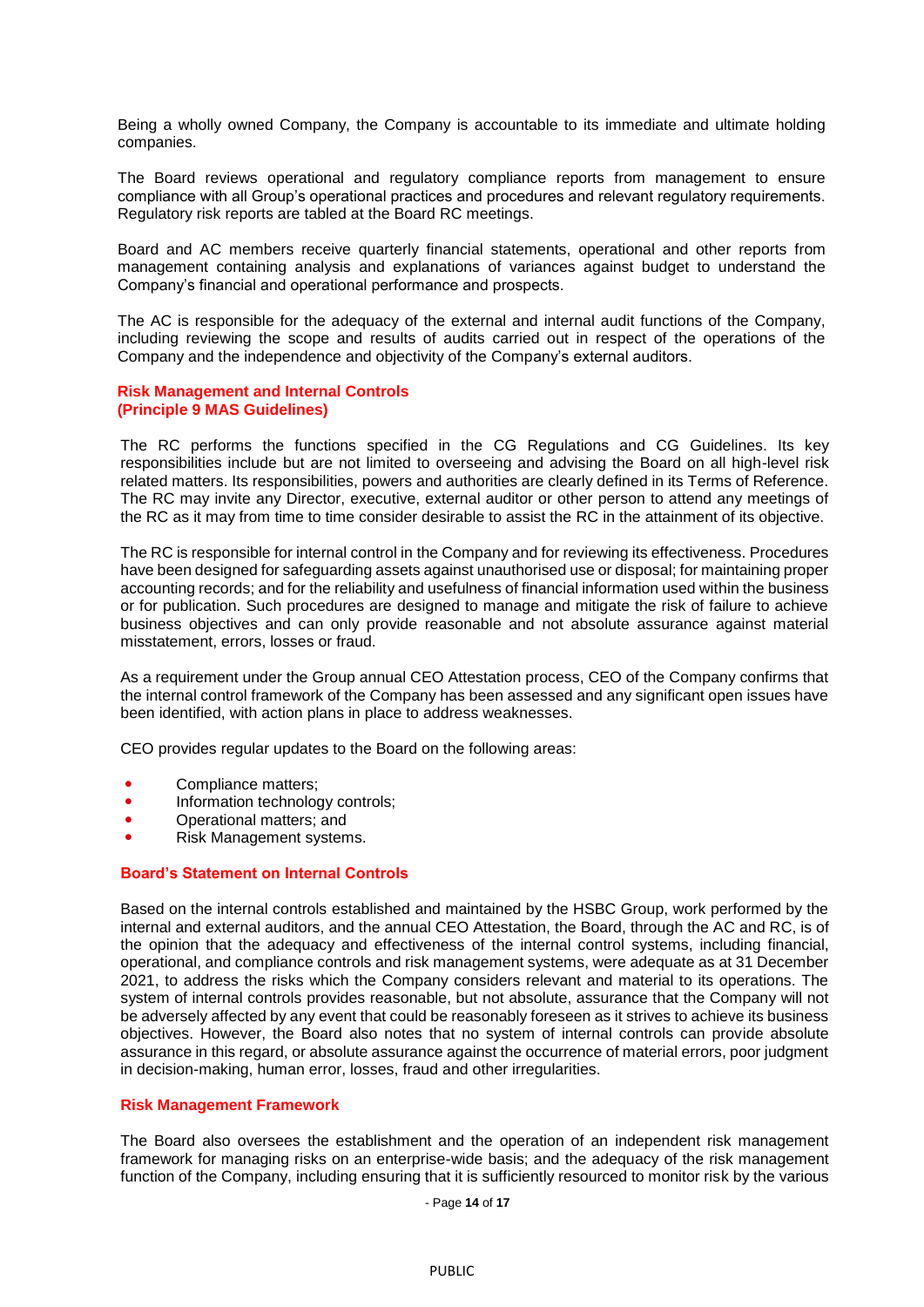risk categories and that it has appropriate independent reporting lines.

All risks typically have a risk steward at a country, regional and global level who is accountable for the holistic assessment and oversight of that risk. The responsibility of the risk steward includes defining and implementing the more detailed day to day approach of managing the specific risk. This also includes assessment and oversight of climate risk, and working with businesses to ensure appropriate climate risk frameworks are embedded.

### **Risk Appetite Statement and Risk Reports**

The Board approves, on an annual basis, the risk appetite statement, which describes the types and levels of risk that the Company is prepared to accept in executing its strategy, and the credit and market risk mandate, which are key components of the risk management framework. The CRO and the Chief Actuary will give an update on the risk dashboard, the regulatory ratios, the appointed actuary update, the solvency stress test results, and the results of any stress testing conducted in accordance with MAS requirements to the RC.

### **Financial Crime Risks: Enterprise Wide Risk Assessment (EWRA)**

EWRA is an assessment of the Company's enterprise-wide money laundering and sanctions risks. The objective is to enable the Company to better understand its overall vulnerabilities to financial crime risks and to form the appropriate strategies to mitigate the identified risks. Areas identified for improvement for the Company during the EWRA exercise are tracked to completion.

### **Own Risk and Solvency Assessment ("ORSA")**

The ORSA is a key risk management process within the overall Enterprise Risk Management (ERM) framework for the Company. The ORSA process makes a forward looking assessment of the overall solvency needs of the Company considering its internal Economic Capital (EC) model as well as its Regulatory Capital (RC) position. In making the assessment it has regard to the Company's business plan, its overall strategic plan and the Company's own view of the key risks it is facing, both now and in the future together with the controls / risk mitigations against these risks.

The 2021 ORSA report was approved by the Board at the Q3 2021 Board meeting and submitted to MAS in the fourth quarter of 2021.

### **Audit Committee ("AC") (Principle 10, MAS Guidelines)**

The AC performs the functions specified in the Companies Act, CG Guidelines and CG Regulations and is accountable to the Board for oversight of financial reporting. It has explicit authority to investigate matters within its terms of reference and full access to and co-operation by Management and full discretion to invite any Director or executive officer to attend its meetings. The AC's TOR describes its responsibilities.

In addition to the review of the Company's financial statements, the AC reviews and evaluates with the external auditors and internal auditors, the adequacy and effectiveness of the system of internal controls including financial, operational, compliance and information technology controls, policies and systems. It reviews the independence and objectivity of the external auditors, and the effectiveness of the audit process, taking into consideration relevant professional and regulatory requirements and reports from the external auditors. When external auditors provide non-audit services to the Company, the AC keeps the nature, extent and costs of such services under review, in accordance with the HSBC Group policy on engagement of the external auditor to supply non-audit services. This is to balance the objectivity of the external auditors against their ability to provide value-for-money services. The AC members keep abreast of changes to accounting standards and issues which have a direct impact on financial statements. The AC also reviews any findings of major investigations of internal control over financial reporting matters as delegated by the Board or on the Committee's initiative and assess management's response.

The AC held four meetings in 2021. The AC TOR provides that the AC shall meet with such frequency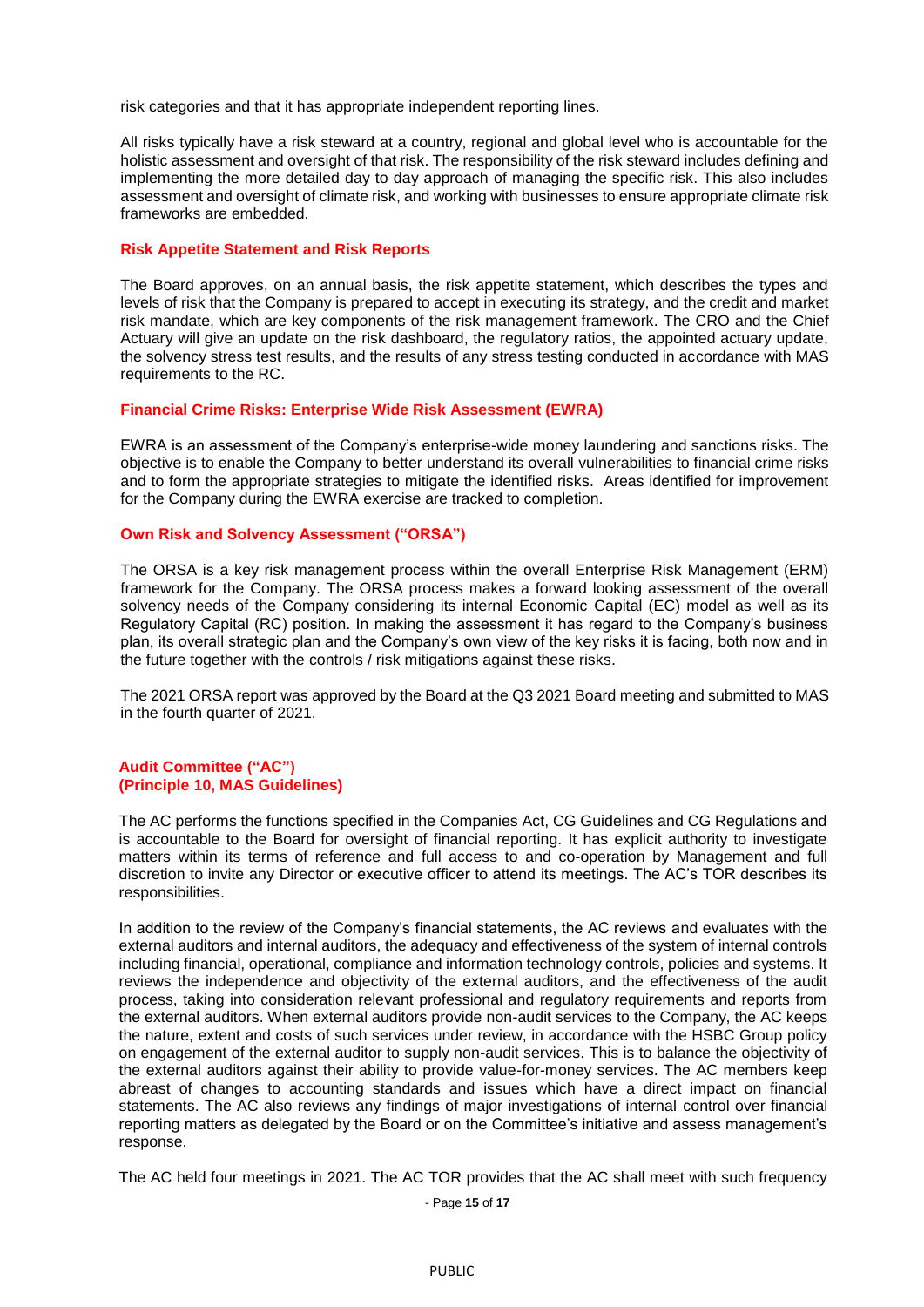and at such times as it may determine. It is expected that the AC shall meet at least four times each year.

The Company's external auditors have access to and provide regular reports to the AC. The external auditors present their audit plan for the Company and their evaluation of the Company's internal accounting controls to the AC for approval. The status of any corrective action required arising from material findings in the external auditor's report is tracked by the relevant function and reported to the AC at its quarterly meetings until they have been addressed conclusively. The AC meets with the external auditor and with the Head of Internal Audit, in separate sessions and without the presence of Management, at least once a year, to ensure that there are no unresolved issues or concerns. It also undertakes or considers on behalf of the Chair or the Board such other related tasks or topics as the Chair or the Board may from time to time entrust it to.

In respect of FY2021, the AC:

- has reviewed the audited financial statements with Management, including discussions on the quality of the accounting principles applied and significant judgments affecting the financial statements;
- has discussed with the external auditors the quality of the above principles and judgments; and
- believes that the financial statements are fairly presented in conformity with the relevant Singapore Financial Reporting Standards in all material aspects, based on its review and discussions with Management and the external auditors.

The AC makes recommendations to the Board for the appointment, re-appointment and removal of external auditors; and approves the remuneration and terms of engagement. The Board met with the external auditors to discuss their audit of financial year ended 31 December 2021, and reviewed the independence and objectivity of the Company's external auditors. The AC reviewed the amount of nonaudit services provided by the external auditors provided to the Company for 2021 and was satisfied that the nature and extent of such services did not prejudice the external auditor's independence and objectivity. The external auditors have provided a confirmation of their independence to the AC. Based on the confirmation and based on the review, the AC was satisfied that the external auditors can be considered independent. For the financial year ended 31 December 2021, the external auditors were paid the following:-

| Breakdown of fees paid:                | S\$('000) | $\frac{9}{6}$ |
|----------------------------------------|-----------|---------------|
| Fees paid to Auditors of the Company   | 900       | 100           |
| Non-audit fees paid to Auditors of the |           |               |
| Company                                | -         |               |
| Total                                  | 900       | 100           |

### **Whistle-blowing Policy**

The Company's employees have every opportunity to escalate concerns or known violations of company ethics or workplace policies. In the very rare circumstances when an employee witnesses or experiences a possible incident of alleged wrongdoing or violation of company policy, they can report it to a manager, a senior manager, human resources, compliance, or raise it on HSBC Confidential, a portal for employees to raise such issues in confidence, without fear of retaliation. Whistle Blowing Reporting is a standing agenda at AC meetings.

Employees may report actual or suspected unlawful activity or violation of company policy to:

- the Group Compliance Disclosure Line;
- a Human Resources professional;
- via Human Resources Solutions; and
- their manager (where appropriate).

The AC is required to submit Audit confirmation to HBAP AC twice a year. The AC is required to confirm that (i) the financial statements have been prepared in accordance with HSBC Group Accounting Policies; (ii) the internal control systems relating to financial reporting of the Company appear adequate and appropriate for the business; (iii) no significant breaches of law or regulations have been brought to the attention of the Committee other than through reports made via the Compliance or Legal functions; and (iv) there is no relevant audit information of which the Company's auditors are not aware.

- Page **16** of **17**